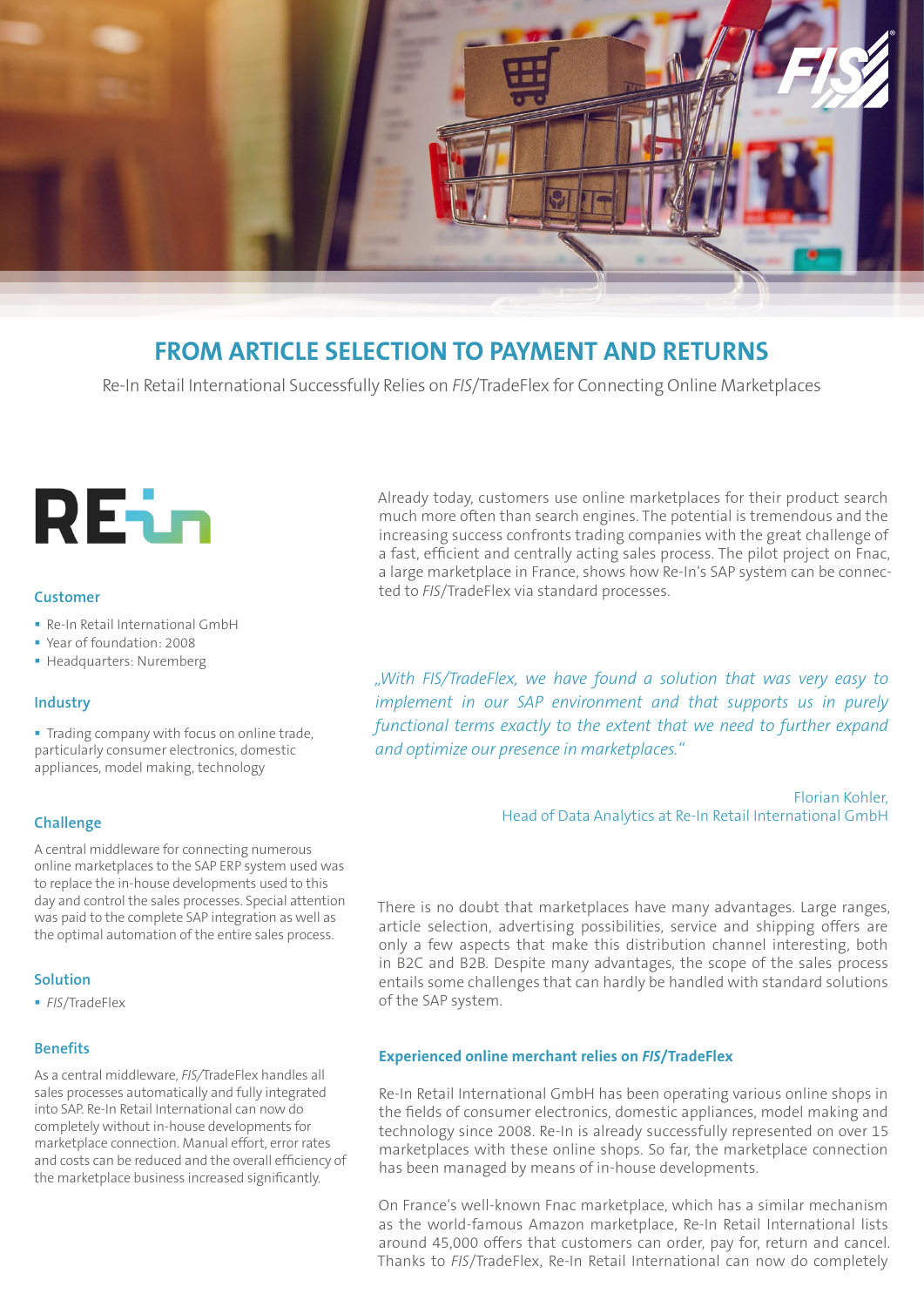without in-house developments for marketplace connection, does not have to worry about mappings and develop APIs. *FIS*/TradeFlex now takes care of all this.

### **Seamless SAP connection - automated, scalable and without individual development effort**

Central e-commerce areas can be handled well with the SAP ERP system. When it comes to trading on marketplaces, however, many aggregators reach their limits. The greatest challenge is that it is not yet possible to directly connect marketplaces via standard SAP processes. Interfaces are often designed in-house, which, of course, ties up enormous development and downstream support capacities. "The resulting problem is that once a certain number of connections are reached, the further expansion of the existing marketplace portfolio is no longer possible without further ado. As a consequence, scalability suffers," knows Florian Kohler, Head of Data Analytics at Re-In Retail International GmbH. Without interfaces, a direct information flow cannot be guaranteed either. However, the transferred stocks area demonstrates the importance of a dynamic real-time data flow: If further orders are received when stocks are already empty, they have to be cancelled again, which results in negative ratings and causes dissatisfaction among customers.

#### *FIS***/TradeFlex as an optimal middleware**

For Re-In Retail International GmbH, it was clear that a digital solution would have to be found in order to be able to automatically handle sales processes for further marketplaces without additional developer resources. Together with FIS Informationssysteme und Consulting GmbH, a pilot project has now been started in which Re-In's SAP system was connected to the Fnac marketplace via the cloud-based *FIS*/TradeFlex middleware.

*FIS*/TradeFlex acts as an interface between marketplace and SAP system and controls all sales processes. This results in a great potential for online marketplace sellers. Employees can be relieved and once again dedicate themselves to the strategic orientation of the company while the entire connection to marketplaces runs largely automatically. The Fiori Launchpad additionally ensures high user-friendliness due to a structured system interface. The pilot project for connecting Fnac only lasted about two months.

#### **Automation and information flow in the entire sales process**

The consistent connection of marketplaces to the SAP ERP system is important for sellers. It must be possible to automate all steps in the sales process without the need for in-house development in order to cope with the large number of orders and to continue to guarantee customers short delivery times. Only with a direct flow of information and mutual communication is it possible today to meet the challenges as a seller on an online trading platform. The deep integration of the marketplaces with the SAP system ensures an end-to-end process coverage from article selection to payment and returns.

Information can directly be obtained from and made available to SAP. Mutual communication is totally automated without having to tie up development capacities. In this way, orders are picked up directly from the marketplaces, encapsulated and stored in the cloud and the complete administrative management is transferred to the SAP system. This means that the starting of jobs in the conventional SAP system is no longer required. As a result, several thousands of purchase orders can be processed reliably.

When the orders are transferred from the cloud, they are created in SAP by calling the OData services, provided the requested order quantity is confirmed. Backward communication takes place directly with the transmission of the order number to the cloud, where it is saved. The cloud solution in turn communicates with the marketplace and can retrieve the address data, which can then be led directly into the SAP system. This creates the connection of the marketplace order with the cloud and SAP, which ultimately illustrates the close interconnection.

#### **Smart functions for even more efficiency**

A particularly smart feature is the integration of a delivery block. In the first step, an order gets this block after it has been picked up from the marketplace. Only when the address delivery comes from the marketplace into the cloud will it be removed and the process moves on to logistics.

..Worklists" enable efficient time control of the outstanding tasks of an order so that the system knows exactly which and where information still needs to be transferred.

#### **Real relief: automated clearing of open items**

Further subsequent processes are connected, such as delivery and billing document up to the receipt of returns in SAP, which also run completely automatically due to the APIs. In addition, such an interface with deep integration into the SAP system has the advantage that all information on an item, such as invoices, is stored in the cloud. As soon as a pay-out transaction is made to the seller in the marketplace, the open items are cleared in the SAP system. Since a payment from the marketplace to the seller usually contains numerous items, sellers save manual effort in

*"The resulting problem is that once a certain number of connections are reached, the further expansion of the existing marketplace portfolio is no longer possible without further ado. As a consequence, scalability suffers."*